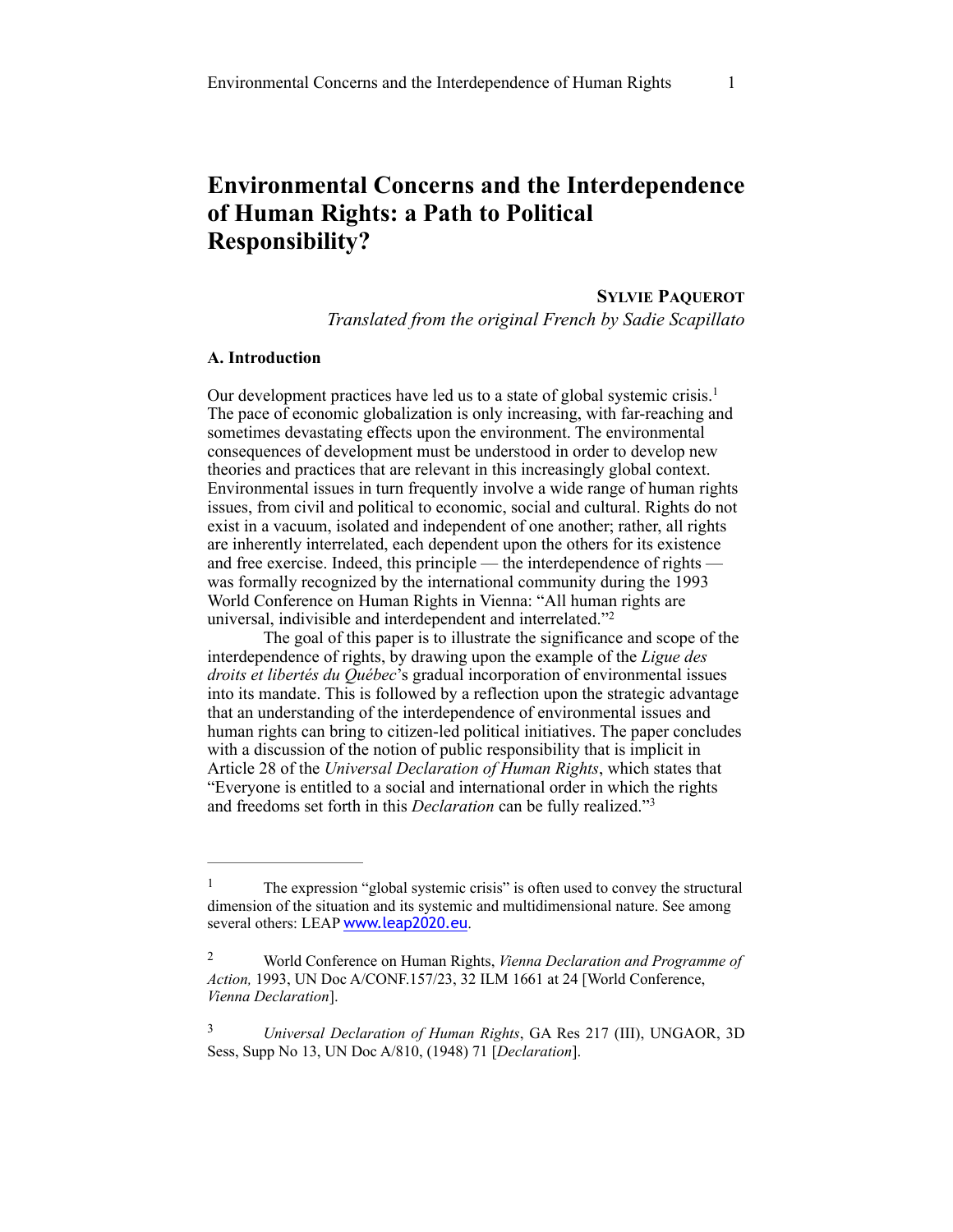The current global crisis presents a crucial opportunity to discuss the broad spectrum of interrelated rights issues and how they may be understood and reconciled. If we accomplish this, we will have fulfilled the necessary conditions for all rights to be exercised, and in so doing we will make important strides towards overcoming our sense of powerlessness as citizens.

# **B.Environmental Issues as Human Rights Issues: an Historical Overview**

There is nothing particularly ground-breaking about linking human rights and environmental issues. Indeed, this link was explicitly recognized by the international community in 1972 at the UN Conference on the Human Environment in Stockholm.<sup>4</sup> It was proclaimed that "both aspects of man's environment, the natural and the man-made, are essential to his well-being and to the enjoyment of basic human rights [and] the right to life itself."<sup>5</sup> The right to a healthy environment was recognized as the first principle in the *Stockholm Declaration*: "Man has the fundamental right to freedom, equality and adequate conditions of life, in an environment of a quality that permits a life of dignity and well-being."<sup>6</sup> Since 1972, a number of steps have been taken in the international system and in several national legal systems to implement this principle. Retracing those steps shows that the path from general principle to legal formulation and effective implementation has been long and winding indeed.

#### **1) Procedural Protections Following the Rio Conference**

Twenty years after Stockholm, at the 1992 UN Conference on Environment and Development in Rio de Janeiro (the Rio Conference), $<sup>7</sup>$  the international</sup> community revisited the link between human rights and the right to a healthy environment with a new focus: the participation of all citizens. $8$  This was an early step toward establishing a strong procedural dimension of the right to the environment, and it helped clarify the civil and political rights linked to environmental issues:

*Declaration of the United Nations Conference on the Human Environment*, 4 GA Res 2994 (XXVII), UNGAOR, 1972, UN Doc A/CONF. 48/14/Rev. 1 (1973); 11 ILM 1416 (1972) [*Stockholm Declaration*].

*Ibid*, art 1. <sup>5</sup>

*Ibid,* Principle 1. 6

*Rio Declaration on Environment and Development,* UNCEDOR, 1992, UN 7 Doc A/CONF. 151/5/Rev.1, (vol I); 31 ILM 874 (1992) [*Rio Declaration*].

<sup>&</sup>lt;sup>8</sup> In contrast to the *Stockholm Declaration*, humans are now only "entitled to a healthy and productive life in harmony with nature" (Principle 1).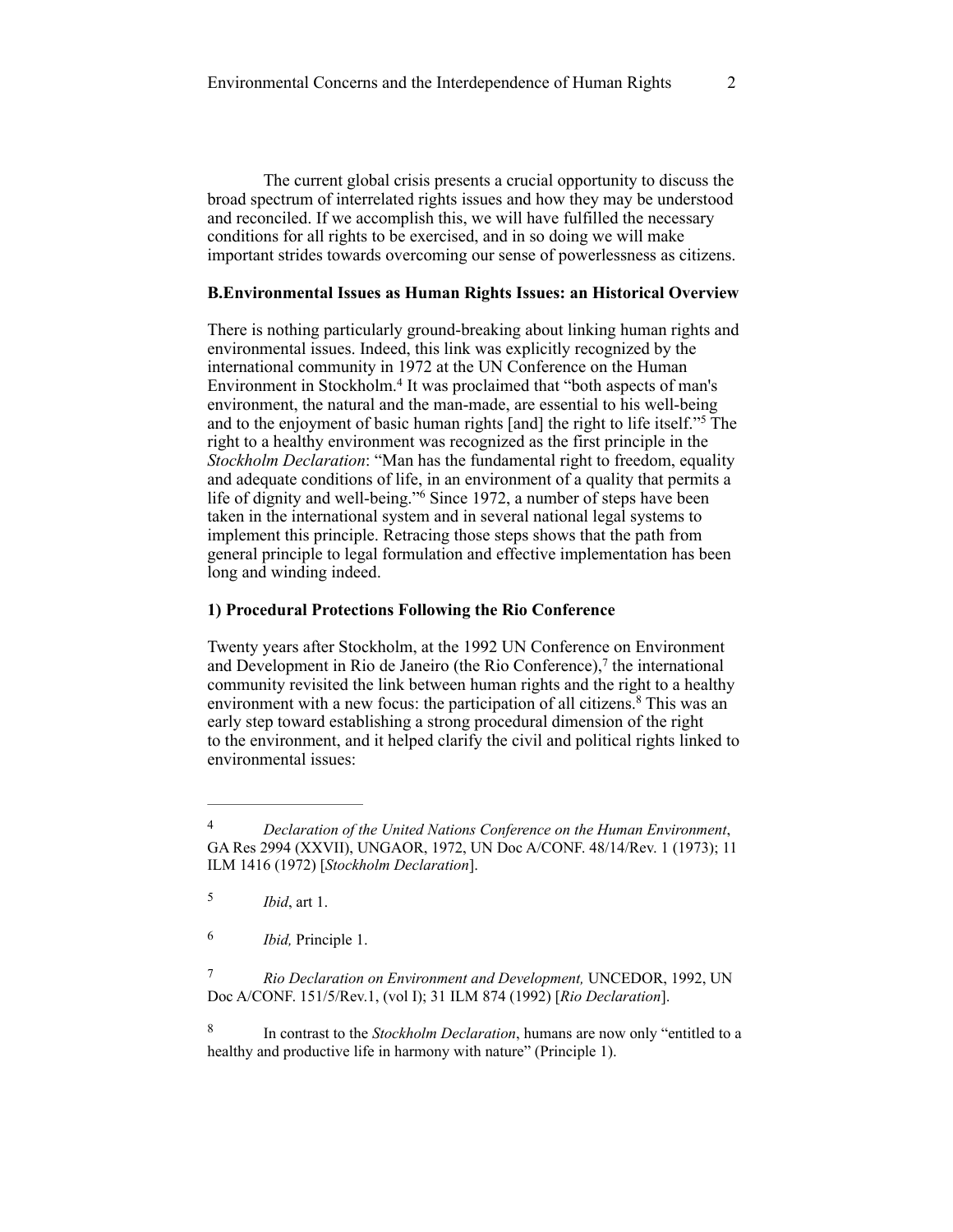PRINCIPLE 10: Environmental issues are best handled with the participation of all concerned citizens, at the relevant level. At the national level, each individual shall have appropriate access to information concerning the environment that is held by public authorities, including information on hazardous materials and activities in their communities, and the opportunity to participate in decision-making processes. States shall facilitate and encourage public awareness and participation by making information widely available. Effective access to judicial and administrative proceedings, including redress and remedy, shall be provided.

Concrete mechanisms for public participation were gradually introduced in the years following Rio, not only by local governments but also within various national legal systems.<sup>9</sup> Québec introduced the option of legal recourse through the *Environment Quality Act*,<sup>10</sup> and the *Bureau des audiences publiques sur l'environnement* (BAPE)<sup>11</sup> became the primary body for implementing the *Act*'s requirements for public participation in, and consultation on, environmental issues.

Following the implementation of a formal procedure for public participation under Québec's *Environmental Quality Act<sup>12</sup>* and similar legislation elsewhere, the number of citizen-led environmental groups multiplied and public expertise on current issues improved, significantly enriching public debate. In response, however, developers attempted to circumvent the consultation process entirely whenever possible and limit the length of any consultations that could not be avoided. They also employed tactics intended to silence dissenting voices, in particular by means of

RSQ, c Q-2. *<sup>12</sup>*

<sup>&</sup>lt;sup>9</sup> An expanded discussion of these mechanisms is beyond the scope of this paper. For further reading on the effectiveness and limitations of some of these instruments (particularly the Espoo and Aarhus Conventions in Europe), we recommend Maguelonne Déjeant-Pons & Marc Pallemaerts with the collaboration of Sara Fioravanti, *Human Rights and the Environment* (Strasbourg: Council of Europe Publishing, 2002).

<sup>&</sup>lt;sup>10</sup> *Environmental Quality Act*, RSQ, c Q-2, Division III.1.

<sup>&</sup>lt;sup>11</sup> *Ibid*, Division II.1. See Mario Gauthier & Louis Simard, "Le BAPE et l'institutionnalisation du débat public au Québec : mise en œuvre et effets" in Martine Revel et al, eds, *Le débat public : une expérience française de démocratie participative* (Paris: La Découverte, 2007) 78.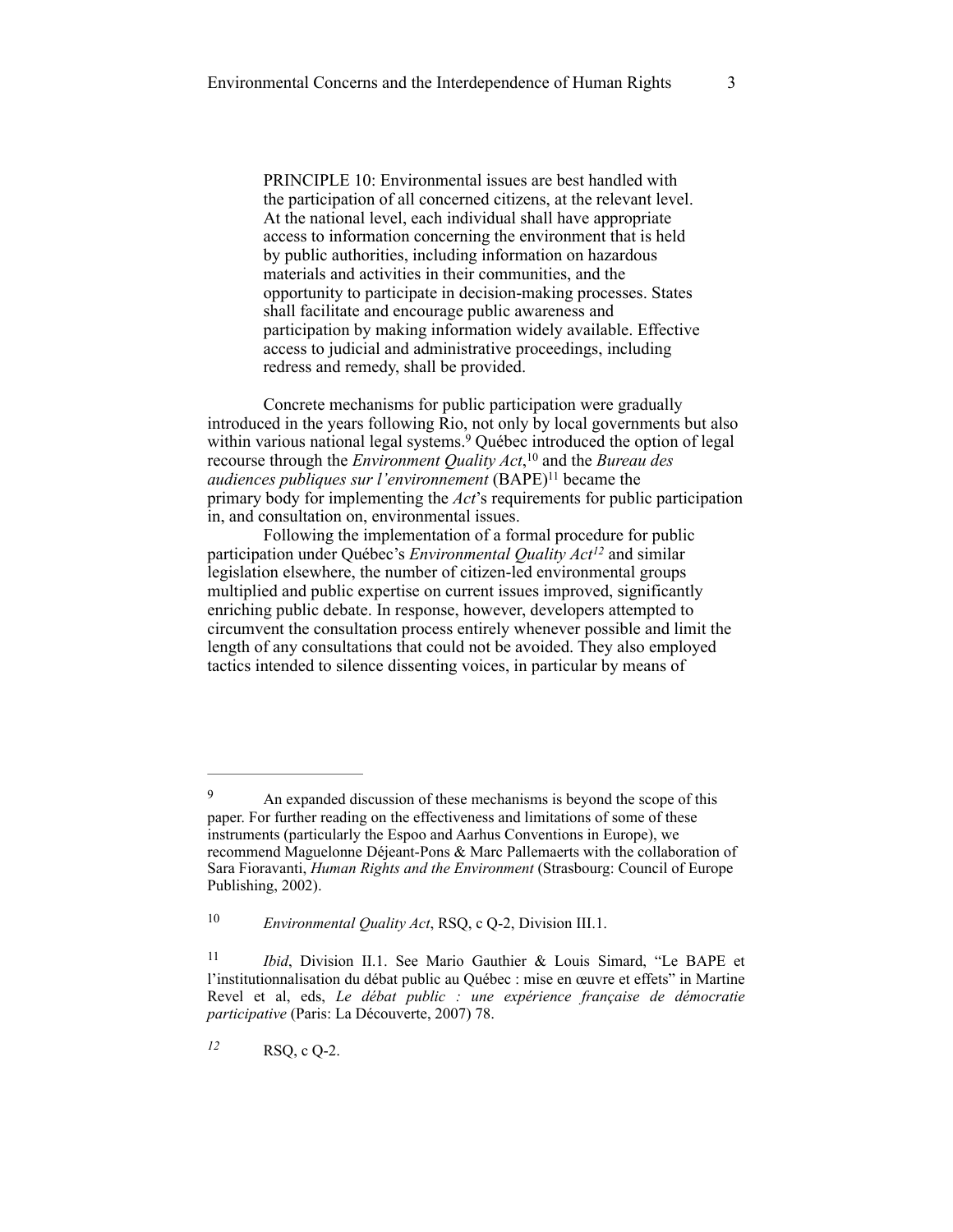SLAPPs (Strategic Lawsuits Against Public Participation).<sup>13</sup> The result was a power struggle between the competing interests surrounding environmental issues, and it quickly became clear that the enormous advantage in resources enjoyed by the proponents of development left the contest woefully unbalanced, despite the mechanisms put in place to ensure equal participation. Several of the rights stipulated in the *International Covenant on Civil and Political Rights (ICCPR)*<sup>14</sup> were arguably violated, in particular freedom of expression and freedom of association, effectively serving as proof and a cautionary tale of the need for robust and effective procedural protections of civil liberties in order to exercise the right to the environment.

## **2)Socio-economic and Cultural Rights Violations: Expanding the Discussion of Interdependence**

Around the world, clear violations of many economic, social and cultural rights were increasingly being exposed in relation to environmental issues. Indeed, the link between protection of the environment and human health had been recognized in 1966. Article 12 of the *International Covenant on Economic, Social and Cultural Rights (ICESCR)* explicitly included environmental quality as an essential condition for the right to health: "The steps to be taken by the States Parties to the present Covenant to achieve the full realization of this right shall include those necessary for […] (b) The improvement of all aspects of environmental and industrial hygiene."<sup>15</sup>

Certainly, the right to health is necessarily linked to the condition of the environment. Infamous cases have dramatically illustrated the multidimensional nature of the rights violations caused by environmental abuses. Examples include the 1978 Love Canal disaster,  $16$  when it was discovered that a neighbourhood had been built on a toxic-waste dumping ground, thereby violating the entire population's right to housing and education, in addition to their right to health. Other examples include major

See, for example, Uniform Law Conference on Canada, *Strategic Lawsuits* <sup>13</sup> *Against Public Participation (SLAPPs) Report 2008*, online: ULCC www.ulcc.ca; Mayo Moran, Brian MacLeod Rogers, & Peter Downard, *Anti-SLAPP Advisory Panel Report to the Attorney General* (28 October 2010), online: Ontario Ministry of the Attorney General [www.attorneygeneral.jus.gov.on.ca](http://www.attorneygeneral.jus.gov.on.ca).

<sup>&</sup>lt;sup>14</sup> International Covenant on Civil and Political Rights, 19 December 1966, 999 UNTS 171, Can TS 1976 No 47 (entered into force 23 March 1976, accession by Canada 19 May 1976) [*ICCPR*].

*International Covenant on Economic, Social and Cultural Rights*, 16 15 December 1966, 993 UNTS 3, 6 ILM 368, art 12(2) on the right to health (entered into force 3 January 1976, accession by Canada 19 May 1976) [*ICESCR*].

<sup>&</sup>lt;sup>16</sup> Pierre Rainelli, "Pollution des sols : problèmes économiques" (1996) 3-4 Études et gestion des sols 307 at 310.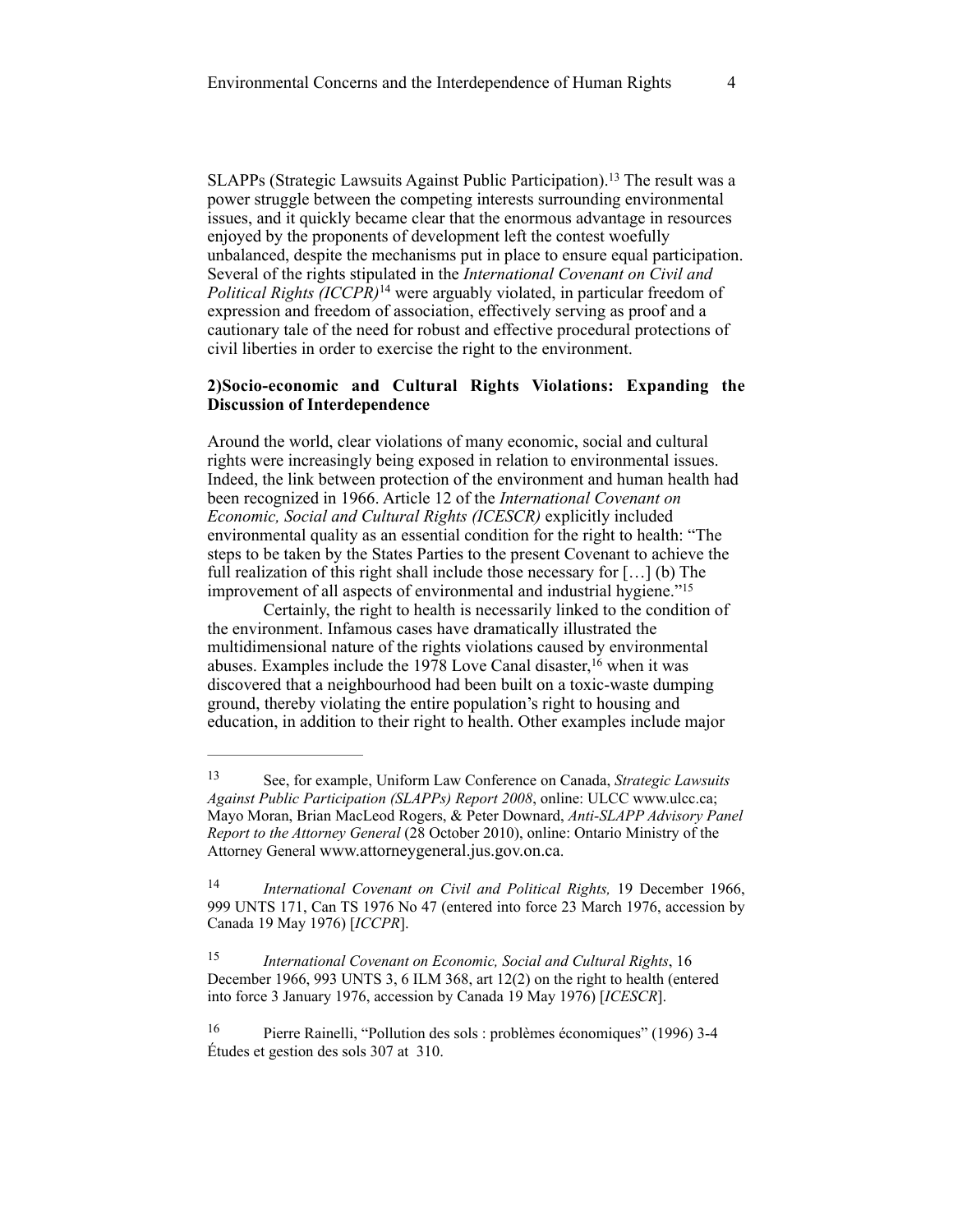dam construction projects that led to the forced displacement of millions,<sup>17</sup> violating their cultural rights in many instances as well as their right to choose their place of residence.<sup>18</sup> Finally, headline-grabbing cases have documented instances of pollution and disaster that directly endangered the lives of many, of which Bhopal, Chernobyl and the Exxon Valdez are only the most wellknown.

On the topic of socio-economic and cultural rights, the right to equal enjoyment of economic, social and cultural rights as stipulated in Article 2(2) of the *ICESCR* and in *General Comment No. 20: Non-Discrimination in Economic, Social and Cultural Rights*<sup>19</sup> has certainly attracted particular attention. Research has shown that disadvantaged groups and communities are at far higher risk of exposure to contamination that adversely affects their health and quality of life: "Disadvantaged or minority groups (racial minorities, individuals of low socio-economic status, Aboriginal peoples, local farmers, etc.) bear a disproportionate share of the risks resulting from pollution."<sup>20</sup> This environmental inequality can also be observed on a global scale, notably in the practice of shipping mass amounts of waste from developed countries to the developing world for storage, treatment and recycling, usually without safety measures in place to protect local workers. 21

<sup>&</sup>lt;sup>17</sup> See among others University of Oxford, Forced Migration Online, "Types of development projects causing displacement", online: FMO www.forcedmigration.org.

<sup>&</sup>lt;sup>18</sup> Article 13 (1) of the *Universal Declaration of Human Rights*, GA Res 217(III), UNGAOR, 3d Sess, UN Doc A/810, (1948) 71 [*UDHR*] and article 12(1) of the *ICCPR*, above note 14*.*

Economic and Social Council, *Non-Discrimination in Economic, Social and* <sup>19</sup> *Cultural Rights (art. 2, para. 2, of the International Covenant on Economic, Social and Cultural Rights). General Comment No 20*, UNESCOR, 42d Sess, E/C.12/GC/20 (2009) [*General Comment No 20*].

<sup>&</sup>lt;sup>20</sup> Jean-Paul Deléage, "Des inégalités écologiques parmi les hommes", (2008) 35:1 [Écologie & Politique, 1](http://www.ecologie-et-politique.info/?-rubrique275-)3 [translated from the original French].

 <sup>&</sup>quot;L'équité environnementale : clef du développement durable*"* (17 April 21 2009), online: Institut EDS [http://www.ihqeds.ulaval.ca/.](http://www.ihqeds.ulaval.ca/) This deplorable practice has led to the adoption of both an international treaty and regional instruments. For the treaty, see *Basel Convention on the Control of Transboundary Movements of Hazardous Wastes and Their Disposal*, 22 March 1989, 1673 UNTS 126, 28 ILM 657 (entered into force 5 May 1992). For the regional instruments, see *Bamako Convention on the Ban of the Import into Africa and the Control of Transboundary Movement and Management of Hazardous Wastes within Africa,* 30 January 1991, Organization of African Unity (entered into force 22 April 1998), online: African Union [www.au.int.](http://www.au.int)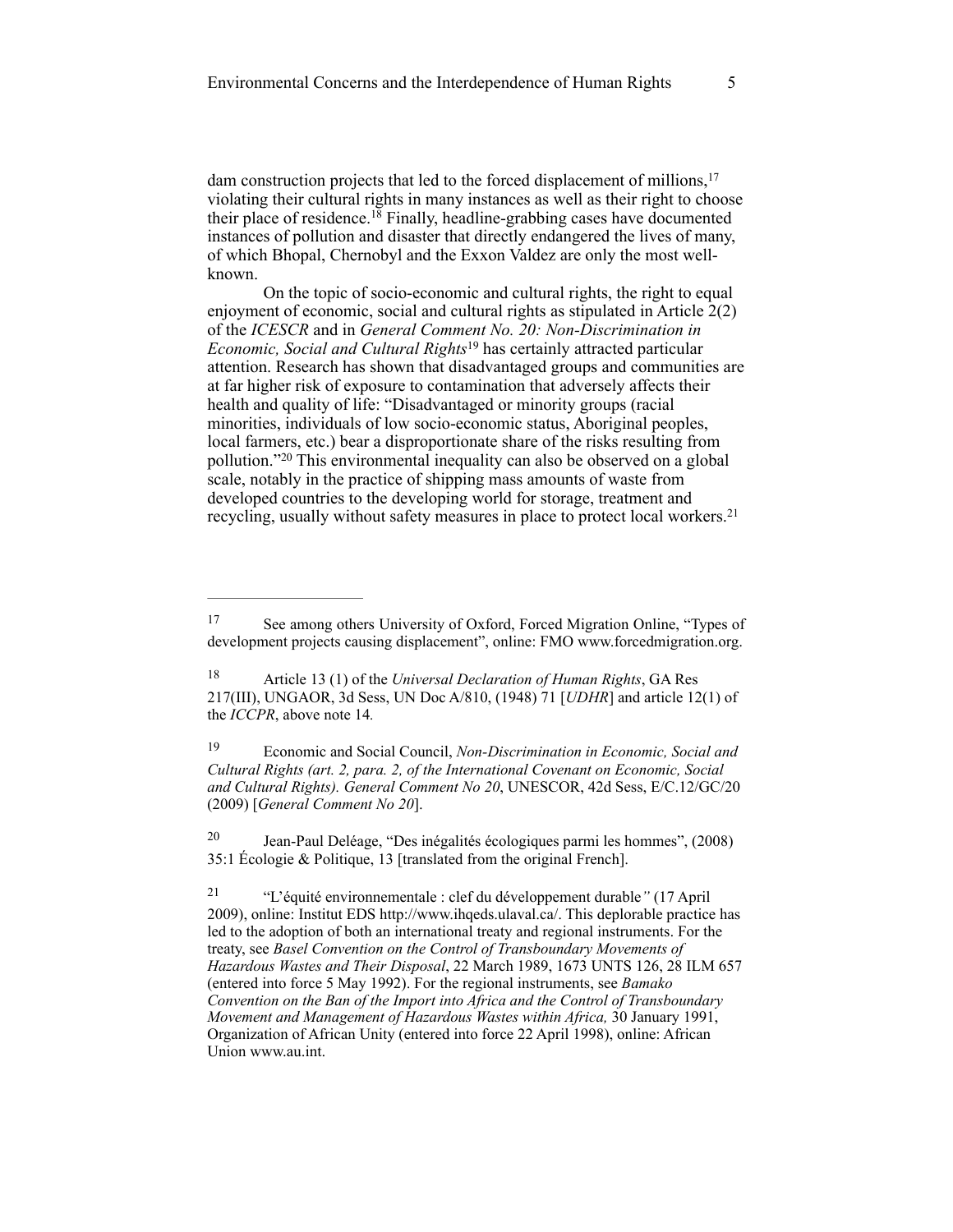## **3) Global Environmental Issues, Depletion of Natural Resources and the Right to Self-determination**

Even before the Rio Conference, another step in the growing awareness of the relationship between human rights and environmental issues prompted further refinement of the principle of the interdependence of rights. It had become apparent that the relationship between human rights and environmental issues extends beyond individual impacts to include collective implications and effects. This can be observed in a number of different cases, particularly in the above example of large dams and in pollution resulting from the exploitation of natural resources. Closer to home, it can be seen in development decisions that are either unsustainable or are incompatible with certain populations' cultures and ways of life, or that monopolize basic resources such as land and water.

The collective nature of the relationship between human rights and environmental issues is addressed mainly through Article 1 of the two *Covenants* (*ICCPR* and *ICESCR*): "All peoples may, for their own ends, freely dispose of their natural wealth and resources without prejudice to any obligations arising out of international economic co-operation, based upon the principle of mutual benefit, and international law. In no case may a people be deprived of its own means of subsistence."<sup>22</sup>

Addressing this collective dimension meant acknowledging two important implications. First, because of its strong connection to development choices and political decisions, the collective component of the relationship between human rights and environmental issues called for the scope of the right of peoples to self-determination to be clarified. Second, in terms of future impact, it drew attention to the intergenerational nature of rights.<sup>23</sup> The World Commission on Environment and Development was thinking in similar terms: "every human being — those here and those who are to come — has

<sup>&</sup>lt;sup>22</sup> *ICCPR* above note 14; *ICESCR* above note 15, art 1 para 2.

Edith Brown-Weiss, "The Planetary Trust: Conservation and 23 Intergenerational Equity" (1984) 11 Ecology LQ 495 (a leading researcher on this subject through her work beginning in the mid-1980s); Edith Brown-Weiss, "Conservation and Equity Between Generations" in Thomas Buergenthal, ed, *Contemporary Issues in International Law* (Kehl: Engel, 1984) 245; Edith Brown-Weiss, "International Law, Common Patrimony and Intergenerational Equity: Research in Progress" in René-Jean Dupuy, ed, *L'Avenir du droit international de l'environnement* (Dordrecht: Martinus Nijhoff Publishers, 1985) 445; Edith Brown-Weiss, *In Fairness to Future Generations: International Law, Common Patrimony, and Intergenerational Equity* (Tokyo: UN University Press, 1989) at 385 (her subsequent work at the United Nations University); Edith Brown-Weiss, *Environmental Change and International Law: New Challenges and Dimensions* (Tokyo: UN University Press, 1992) at 493 (the author assigns responsibility to future generations on the basis of three principles: conservation of options [diversity], conservation of quality, and conservation of access).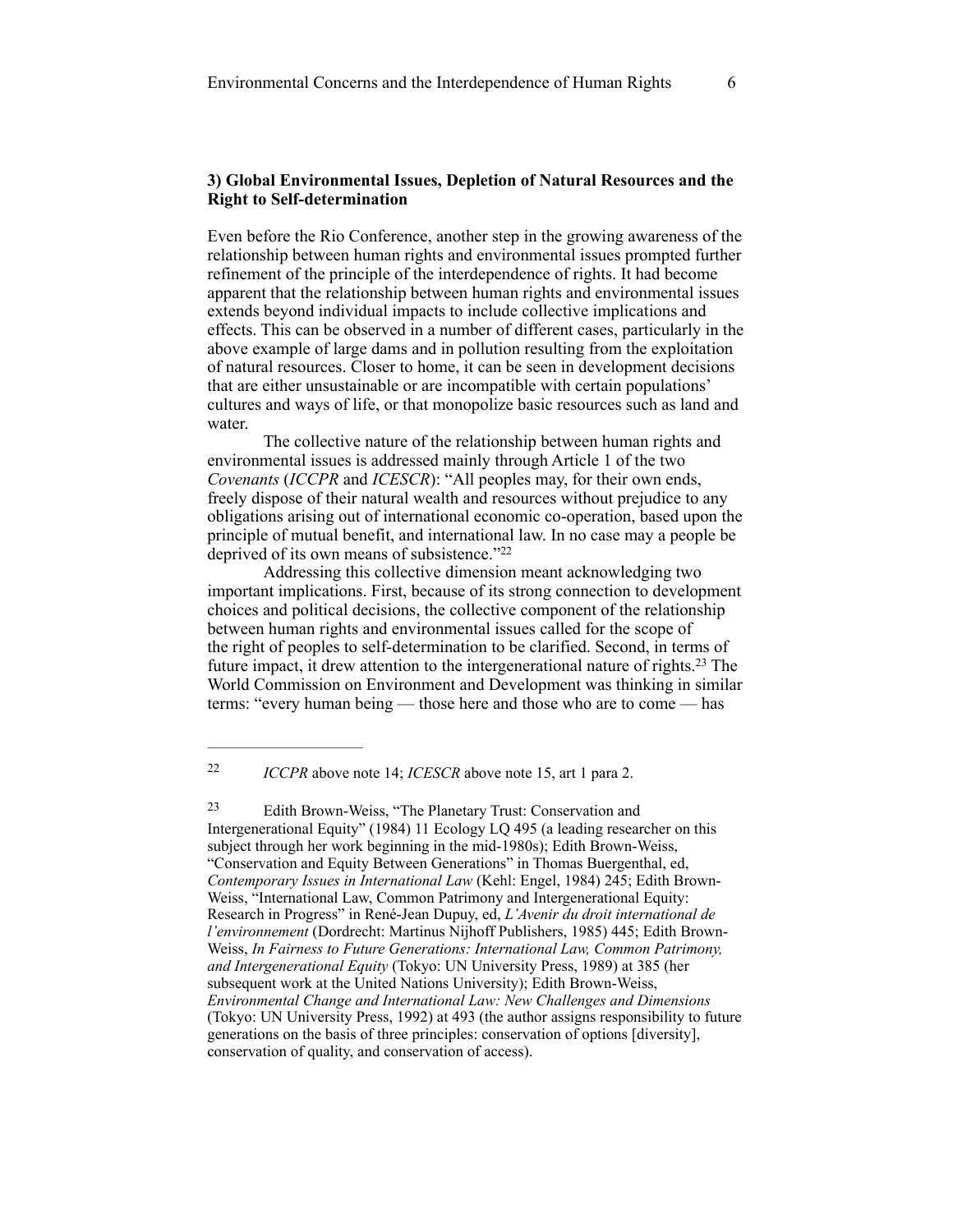the right to life, and to a decent life."<sup>24</sup> This prompted deeper consideration of our obligations toward future generations, gradually expanding the field of international human rights law.25

Discussion and work around the world focusing on defining the influence of environmental issues on human rights has thus progressed beyond the right to a healthy environment and the procedural dimension, diverging in at least three directions. The first focuses on the present, direct effects of environmental damage on recognized rights, such as the rights to life, health and housing. The second concerns the temporal aspect and our obligations to the future, brilliantly expressed by the United States Supreme Court as our responsibility to consider "answers to questions that we have not yet learned to ask."<sup>26</sup> The third relates to our duty to make sustainable use of the planet's limited natural resources in the present and for the future.

#### **C. Interdependence in Action: The Québec Shale Gas Debate**

The entire range of interdependent dimensions — environmental and human rights — can be observed in the Québec shale gas debate. This case includes an attempt to restrict procedural rights and its effects on other recognized rights, in particular the right of peoples to freely determine their development. It also illustrates our responsibilities to future generations with respect to an energy source that we do not actually need in the present and the risk of irreversible depletion of groundwater resources. These rights issues were what drew the attention of the *Ligue des droits et libertés du Québec*.

Since its inception in 1963, the *Ligue* has been involved in many cases concerning rights violations, including cases that could be linked, directly or indirectly, to environmental issues. However, the *Ligue* was not officially involved in environmental issues per se until relatively recently. Instead the *Ligue* focused on Aboriginal rights, the right to adequate housing, freedom of expression, and even the right to water to a certain extent, without placing these issues squarely within any kind of environmental justice framework. It was the *Ligue*'s participation in the fight against SLAPPs that

*Report of the World Commission on Environment and Development: Our* <sup>24</sup> *Common Future*, UNGAOR, 42d Sess, Annex, UN Doc A/42/427 (1987) at para 54 [*Report of the World Commission*].

Anthony D'Amato, "Agora: What Obligation Does our Generation Owe to 25 the Next? An Approach to Global Environmental Responsibility" (1990) 84 AJIL 190.

US, House of Representatives, 93d Cong, *Report of the House Committee on* <sup>26</sup> *Merchant Marine and Fisheries on HR 37* (HR Doc No 93-412) (1973), cited in TVA v Hill, 437 US 153 at 177 (1978); Joseph Sax, "Le petit poisson contre le grand barrage devant la Cour suprême des États-Unis" (1978) 4 RJE 369. See also Edith Brown-Weiss, above note 23 (the author assigns responsibility to future generations on the basis of three principles: conservation of options [diversity], conservation of quality, and conservation of access).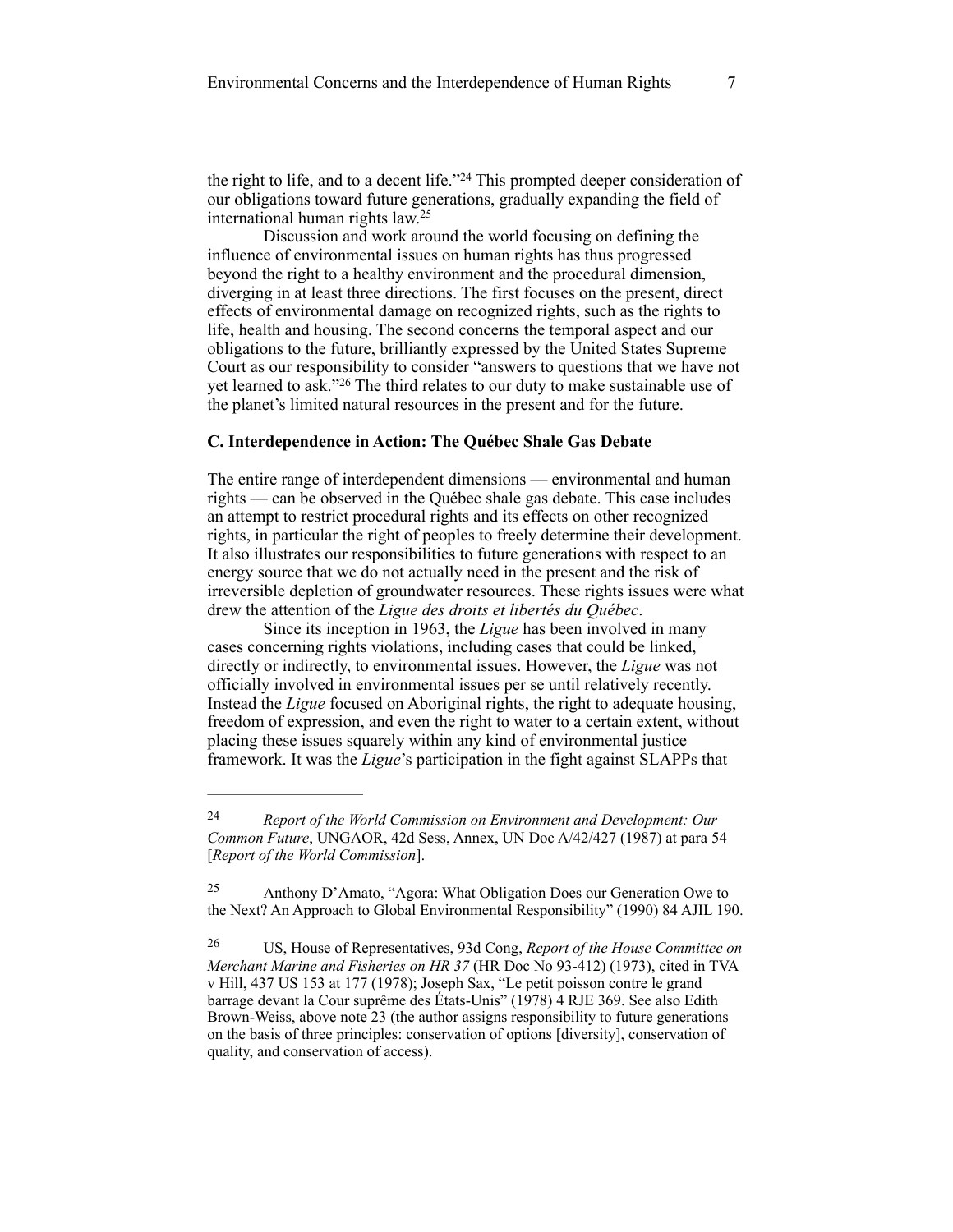forged a link between the two major branches of citizen initiatives: human rights struggles and eco-citizenship.

## **1) The Fight against SLAPPs: Early Procedural Protections in Relation to Environmental Issues**

SLAPPs are lawsuits filed by companies or institutions against individuals or lobby groups in an attempt to neutralize or censor them when they speak out against corporate activities. This is a well-known tactic in Canada that has been the subject of studies.<sup>27</sup> SLAPPs come in a variety of forms and are used in a number of disputes involving larger issues including, but not limited to, environmental issues.<sup>28</sup> In Québec, though, the SLAPP tactic made its first appearance as a result of environmental disputes, and environmental activist groups were the first to react, launching a public awareness campaign in 2006 called *Citoyens, taisez-vous!*<sup>29</sup>

As a result of this campaign, the Québec Ministry of Justice commissioned a report and public hearings were held, in which the *Ligue* participated.<sup>30</sup> The *Ligue's* strong interest in this process was unsurprising considering the many civil rights issues involved, in particular the rights to participate in public affairs, to freedom of expression, to access to justice, and to a fair and equitable hearing.

The *Ligue* joined forces, in its interventions on the SLAPP issue, with the *Réseau québécois des groupes écologistes (RQGE)*, the *Association québécoise de lutte contre la pollution atmosphérique (AQLPA),* and *Éditions Écosociété* to push for legislation. A new law, the *Loi modifiant le Code de procédure civile pour prévenir l'utilisation abusive des tribunaux et favoriser le respect de la liberté d'expression et la participation des citoyens aux débats publics (Projet de loi 9)*, was finally enacted in June 2009.<sup>31</sup> Upon the

31 RSQ, 2009, c 12.

Susan Lott, "Corporate Retaliation against Consumers: The Status of 27 Strategic Lawsuits Against Public Participation (SLAPPs) in Canada" (September 2004), online: PIAC www.piac.ca.

Comité au ministre de la Justice, "Les poursuites stratégiques contre la 28 mobilisation publique : les poursuites-bâillons (SLAPP), Rapport du comité au ministre de la Justice" (15 March 2007), online: Justice Québec [www.justice.gouv.qc.ca](http://www.justice.gouv.qc.ca/).

<sup>&</sup>lt;sup>29</sup> [Translation: Citizens, Be Quiet!] This campaign was launched by the *AQLPA* (*Association québécoise de lutte contre la pollution atmosphérique*) and the *Comité de restauration de la rivière Etchemin*.

Ligue des droits et libertés, "Les poursuites stratégiques contre la 30 mobilisation publique – les poursuites – bâillons (SLAPP)" (1 February 2008), online: Ligue des droits http://liguedesdroits.ca.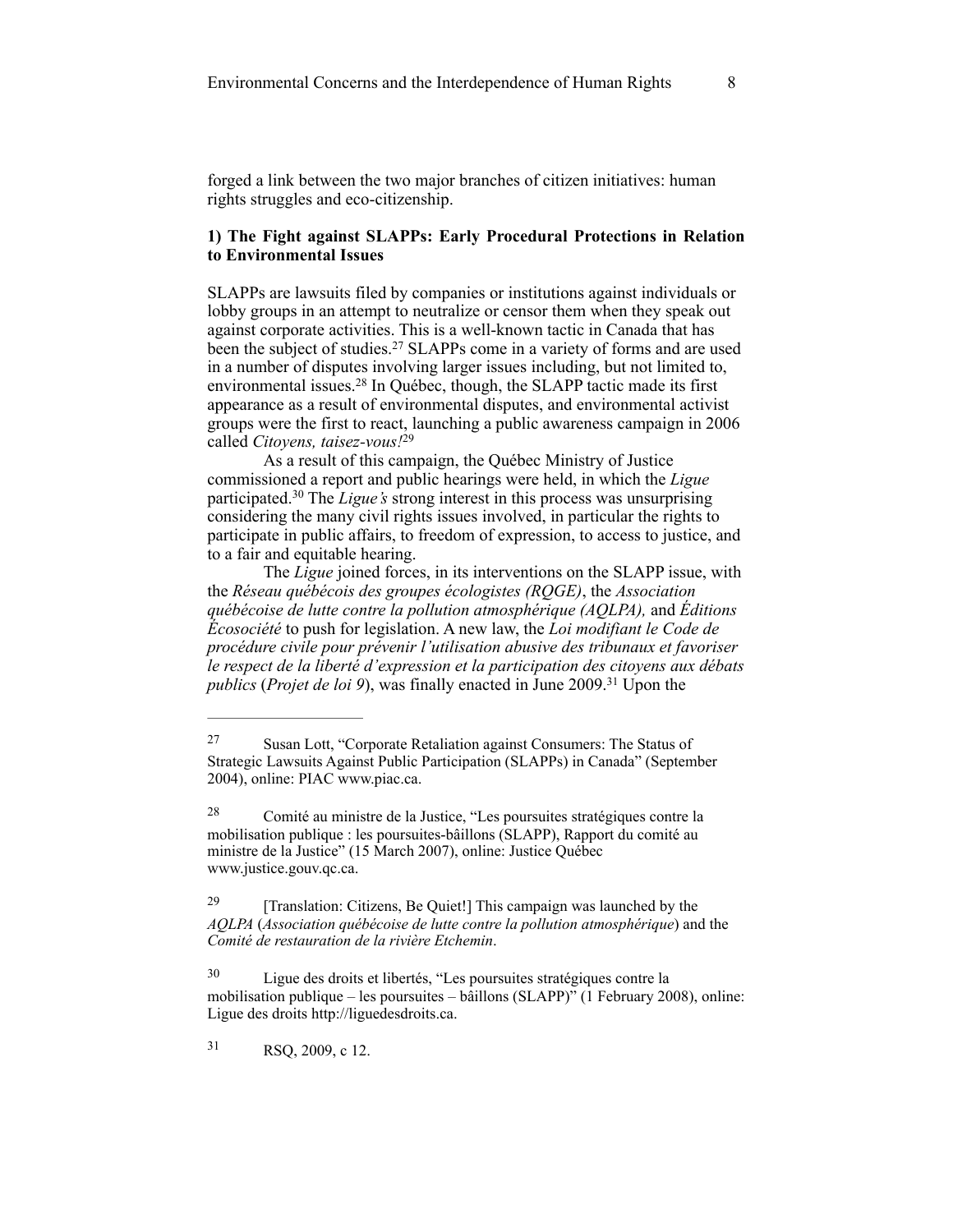adoption of the *Projet de loi 9*, the president of the *AQLPA* stated that "this law is the result of the effective mobilization of united citizens. Together, we can move mountains."<sup>32</sup> The *Ligue* had thus successfully made its first foray into environmental affairs, and in so doing it had discovered the substantial range of civil rights issues underlying environmental concerns. The *Ligue* quickly recognized the need for alliances with and among groups working in the areas of both human rights and environmental conservation.

#### **2) You Can't Make an Omelette without breaking a Few Eggs: Socioeconomic Rights at Risk**

Public opposition had already been expressed in response to earlier largescale development projects, such as  $Suroft<sup>33</sup>$  Mont-Orford Park<sup>34</sup> and the Rabaska initiative.<sup>35</sup> In addition to these cases, the shale gas debate gave the *Ligue* an opportunity to gauge the potential rights violations in many development projects, and especially the rights impact of the prevailing practice of exploiting resources without restraint. Development, it was discovered, often took the form of an attack on communities. The development of the shale gas industry in Québec, which relies on the controversial process of hydraulic fracturing (fracking), met passionate opposition from environmental groups who claimed that it put groundwater and drinking water resources at risk.<sup>36</sup> In previous projects, citizens' strategies had emphasized environmental concerns rather than direct violations of the

<sup>&</sup>lt;sup>32</sup> "Adoption du projet de loi 9 : fruit d'une mobilisation citoyenne efficace" (3 June 2009), online: AQLPA www.aqlpa.com [translated from the original French].

Opposition movement launched in 2004 against construction of a thermal 33 power station based on climate change concerns. See in particular (in French only): Denis Lessard, "Le Suroît définitivement liquidé avant la commission parlementaire" *La Presse* (17 November 2004), online: Vigile [http://archives.vigile.net](http://archives.vigile.net/ds-actu/docs4a/11-17.html#lpdl).

Opposition movement launched in 2006 to save a natural park from 34 privatization (in French only): "SOS Parc Orford appelle la population à se mobiliser de nouveau, le 3 juin à Québec" (11 May 2006), online: SOS Parc Orford [www.sosparcorford.org](http://www.sosparcorford.org/IMG/pdf/rass-3-juin-2.pdf).

<sup>&</sup>lt;sup>35</sup> Opposition movement from 2006 to 2008 against construction of a liquefied natural gas terminal on the south shore of the St. Lawrence River (in French only): ["L'échec d'une mobilisation" \(5 December 2008\), online: Radio-Canada www.radio](http://www.radio-canada.ca/arts-spectacles/cinema/2008/12/02/001-bataille-rabaska.asp?ref=rss)canada.ca.

See among others "Quebec seeks fracking moratorium in shale gas rich area" 36 (15 May 2013), online: Reuters http://ca.reuters.com.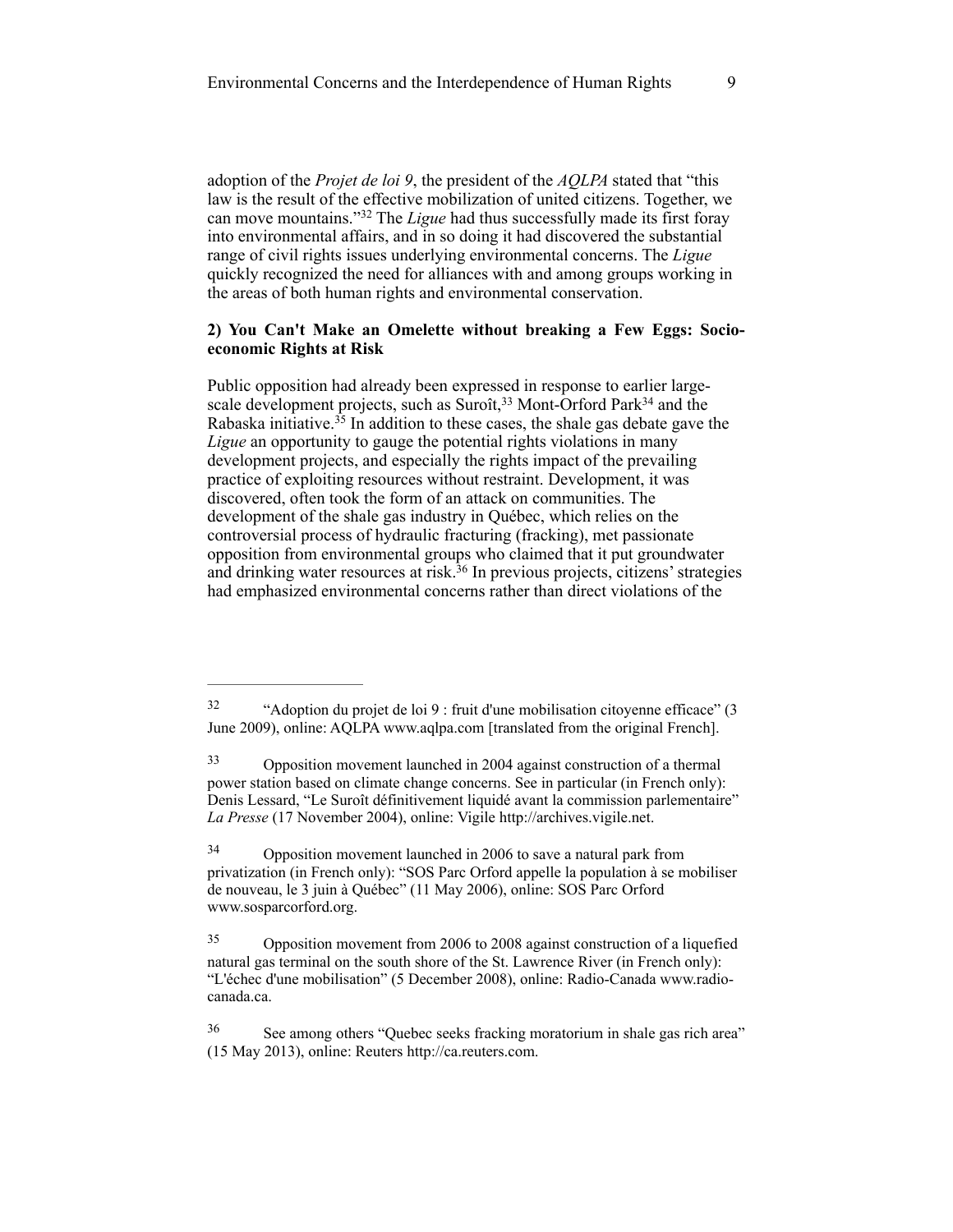rights of affected communities.<sup>37</sup> The shale gas debate, however, was an entirely different story.

Indeed, as soon as shale gas exploration and development began, it became apparent that civil and political rights as well as socio-economic and cultural rights were being directly threatened, if not violated outright, in the process. Bolstered by the two international rights *Covenants* as well as the  $\hat{A}$ arhus Convention<sup>38</sup> — generally considered the leading legal framework reflecting best practices for applying procedural rights to environmental issues — the *Ligue* identified several violations of civil and political rights in relation to the BAPE's mandate, geographical restrictions, duration of the mandate, access to information and inequality of means.<sup>39</sup>

Among other provisions, the *Ligue* relied upon paragraph 51 of the *ICESCR*'s *General Comment No. 14: The Right to the Highest Attainable Standard of Health* on the right to health<sup>40</sup> to challenge the decision to develop the shale gas sector "without first collecting all the information required for ensuring its safety," $41$  which the government is obligated to do as part of its international human rights obligations. General Comment 14, issued by the Committee on Economic, Social and Cultural Rights (the UN body responsible for monitoring the implementation of the *ICESCR*), placed particular emphasis on access to information. By invoking the ICESCR and General Comment 14, the *Ligue* clearly underscored the relationship between procedural and substantive rights and the interdependence of all rights.

 *Convention on Access to Information, Public Participation in Decision-* <sup>38</sup> *Making and Access to Justice in Environmental Matters*, 28 June 1998, 2161 UNTS 447, 38 ILM 517 (1999) (entered into force 30 October 2001).

 Ligue des droits et libertés, *Le droit de dire NON* [translation: The Right to 39 Say NO]. Report presented to the *Bureau des audiences publiques sur l'environnement (BAPE)* as part of a consultation process entitled "Développement durable de l'industrie des gaz de schiste au Québec" [sustainable development of the shale gas industry in Québec] (November 2010) (in French only), online: Ligue des droits [http://liguedesdroits.ca](http://liguedesdroits.ca/assets/files/memoire%2520ligue-BAPE-gazdeschiste-nov2010-FINAL(1).pdf) [Ligue, *Le droit de dire NON*].

This is not to say that violations were not a concern. For example, in the 37 Rabaska case, the *Agence de la santé et des services sociaux de la Capitale-Nationale* and the *Agence de la santé et des services sociaux de Chaudière-Appalaches* spoke out against the project because of concerns for public health: Martin Pelchat, "Rabaska: inquiétudes à la Santé publique" Le Soleil (13 April 2008), online: gouvernement.QC.ca [http://forum.gouvernement.qc.ca](http://forum.gouvernement.qc.ca/index.php?topic=2765.0).

<sup>&</sup>lt;sup>40</sup> United Nations Economic and Social Council, The Right to the Highest Attainable Standard of Health. General Comment No 14, UNESCOR, 22d Sess E/C. 12/2000/4, (2000).

<sup>&</sup>lt;sup>41</sup> Ligue, *Le droit de dire NON*, above note 39 at 13 [translated from the original French].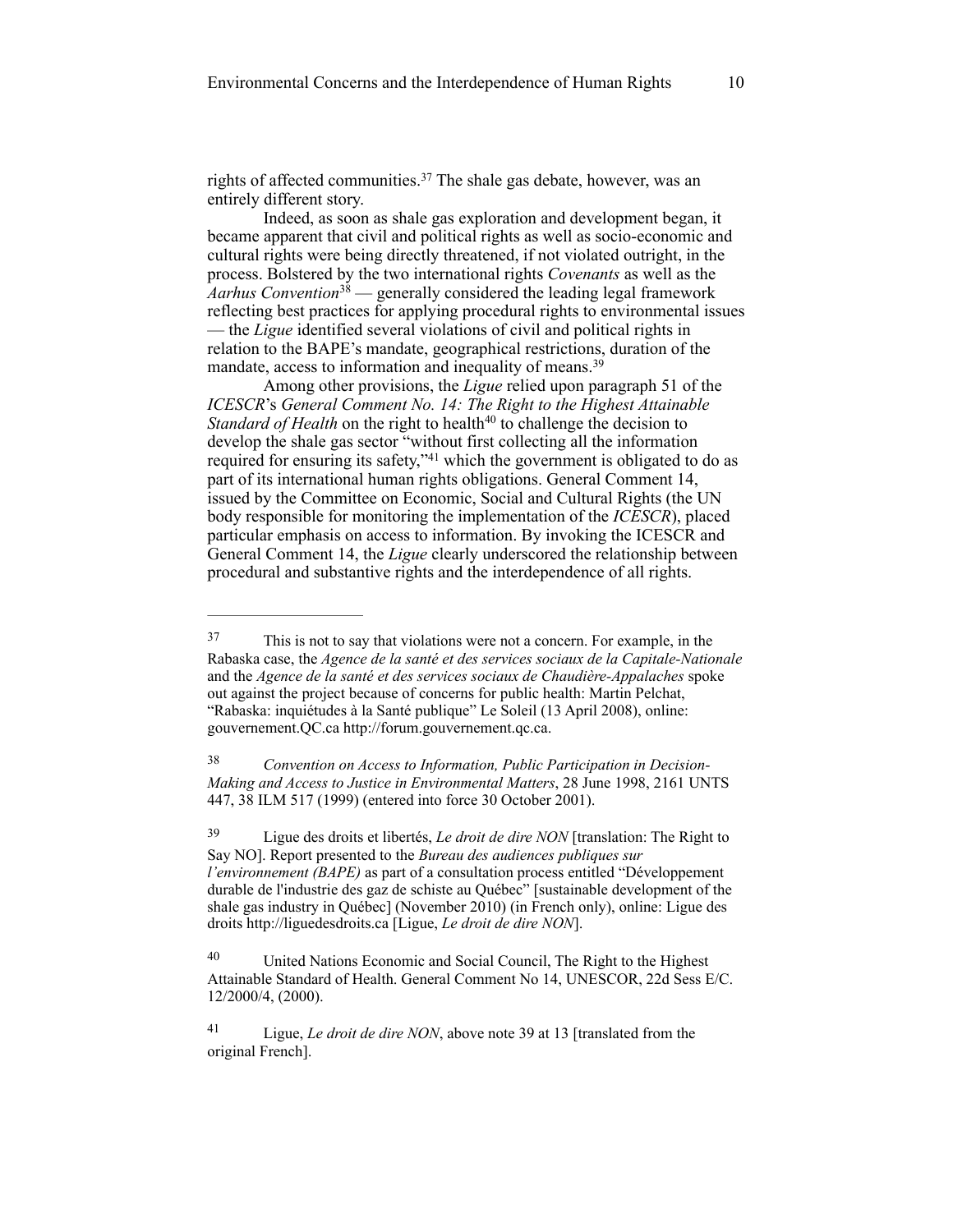Regarding substantive rights, the *Ligue* cited in its report, *Le droit de dire NON*, that "some of the features of shale gas exploration and development methods used in Québec to date pose a threat to […] the right to peaceful enjoyment of one's property, particularly in the form of challenges some nearby residents face in insuring their properties and in refusing exploration on their properties, as well as problems relating to the presence of nearby wells and access roads."<sup>42</sup> The *Ligue* focused on two rights that were especially at risk in this situation — the right to health and the right to water: 43

The available studies clearly demonstrate that shale gas exploration and development carry risks to public health, especially with respect to the numerous chemicals — some with known carcinogenic effects — used in the so-called fracking process.<sup>44</sup> The greatest risk factor for significant rights violations is potential water contamination, since the processes involved in shale gas exploration and development require large quantities of water. We have therefore chosen to focus on these two rights, which are strongly interdependent.<sup>45</sup>

 The *Ligue* broke new ground in its approach to linking environmental issues and human rights by suggesting a complex, interdependent connection between the two. The *Ligue* argued that the Québec government's own laws required it to protect its water resources and, therefore, to study the impacts of development projects that affect these resources in advance of any decision being made in relation to shale gas development. The *Ligue* also insisted that the government must provide citizens with all essential information pertaining to their health. It argued that environmental impact studies, which are mandatory, must also assess the human rights component of projects and not

<sup>45</sup> Ligue, *Le droit de dire NON*, above note 39 at 15 [translated from the original French].

<sup>&</sup>lt;sup>42</sup> *Ibid* at 15 [translated from the original French].

The right to water, though notably omitted from the *ICESCR*, was considered 43 a right in the ICESCR Committee's General Comment No. 15 in 2002, by the General Assembly of the United Nations on 28 July 2010, and by the United Nations Human Rights Council on 30 September 2010.

See Environmental Protection Agency, *Hydraulic Fracturing Research* <sup>44</sup> *Study*, US Environmental Protection Agency, Office of Research and Development, EP- A/600/F-10/002, June 2010, online: EPA [www2.epa.gov](http://www2.epa.gov/); Environmental Protection Agency, *Evaluation of Impacts to Underground Sources of Drinking Water by Hydraulic Fracturing of Coalbed Methane Reservoirs: Executive Summary*, EPA 816-R-04-003, June 2004, online: EPA [www2.epa.gov](http://www2.epa.gov/); Environmental Protection Agency, "Natural Gas Extraction - Hydraulic Fracturing" (2014) online: EPA [www2.epa.gov](http://www2.epa.gov/).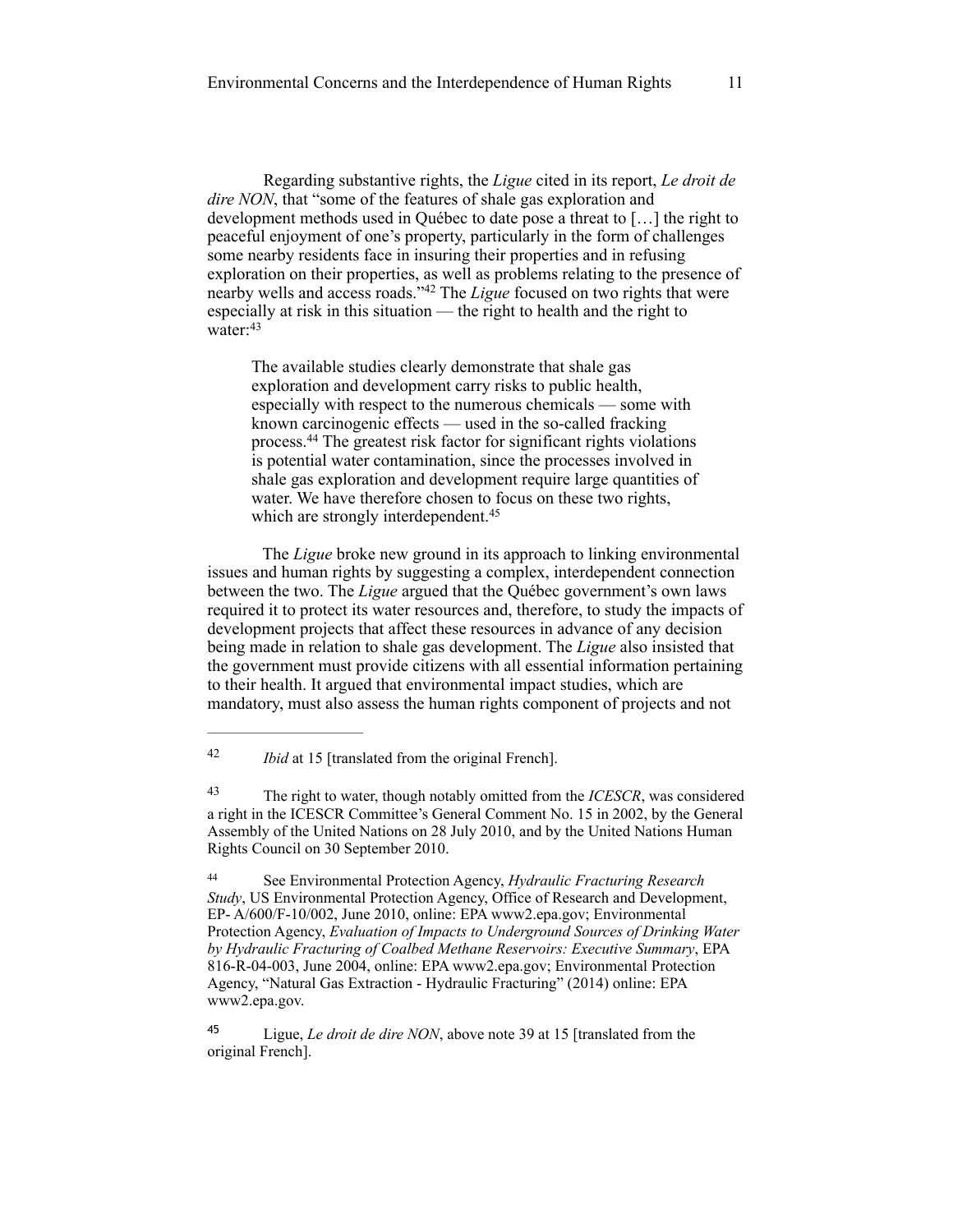limit their focus solely to environmental effects. This led the *Ligue* to make the following specific recommendation:

[...] from now on, respect for human rights should be an integral component of the project evaluation criteria used in all environmental consultations. In addition, regarding the impact of projects on all interdependent rights, the results of these evaluations should be made public. Respect for the rights and liberties of all citizens is a fundamental prerequisite for a project to be considered "socially acceptable." 46

 This interdependence-based analysis also led the *Ligue* to highlight the need to apply the precautionary principle<sup>47</sup> in any decision relating to shale gas development, even though this principle is not explicitly included in Canadian or Québec legislation.<sup>48</sup> The *Ligue* affirmed in this regard that "given the dangerous nature of the substances involved and the glaring lack of information, the *Ligue* is of the opinion that protecting the Québec population's right to health and water necessitates a strict application of the precautionary principle in the present case."49

Though traditionally a rights-advocacy organization, the *Ligue* justified its appearance before a consultative body on environmental matters by citing a specific article that the Québec government had included in the Québec *Charter of Human Rights and Freedoms* in 2006. Article 46.1 states that "Every person has a right to live in a healthful environment in which biodiversity is preserved, to the extent and according to the standards provided by law."<sup>50</sup> The *Ligue* inferred that "the legislator's clear intent in adding article 46.1 to the *Charter* was to provide enhanced protection of the right to live in a healthy environment."<sup>51</sup> The *Ligue*'s interdependence-based

*Ibid* at 20 [translated from the original French]. <sup>46</sup>

 According to principle 15 of the *Rio Declaration*, above note 6, the 47 precautionary principle states the following: "Where there are threats of serious or irreversible damage, lack of full scientific certainty shall not be used as a reason for postponing cost-effective measures to prevent environmental degradation."

 Although this principle is mentioned at several points throughout Canadian 48 environmental law, it is, in practice, a general provision. See *114957 Canada Ltée (Spraytech, Société d'arrosage) v Hudson (Town),* 2001 SCC 40.

<sup>49</sup> Ligue, *Le droit de dire NON*, above note 39 at 18 [translated from the original French] (emphasis in original).

 $RSQ$ , c C-12, 2006, s 46.1.

 Ligue, *Le droit de dire NON*, above note 39 at 5 [translated from the original 51 French].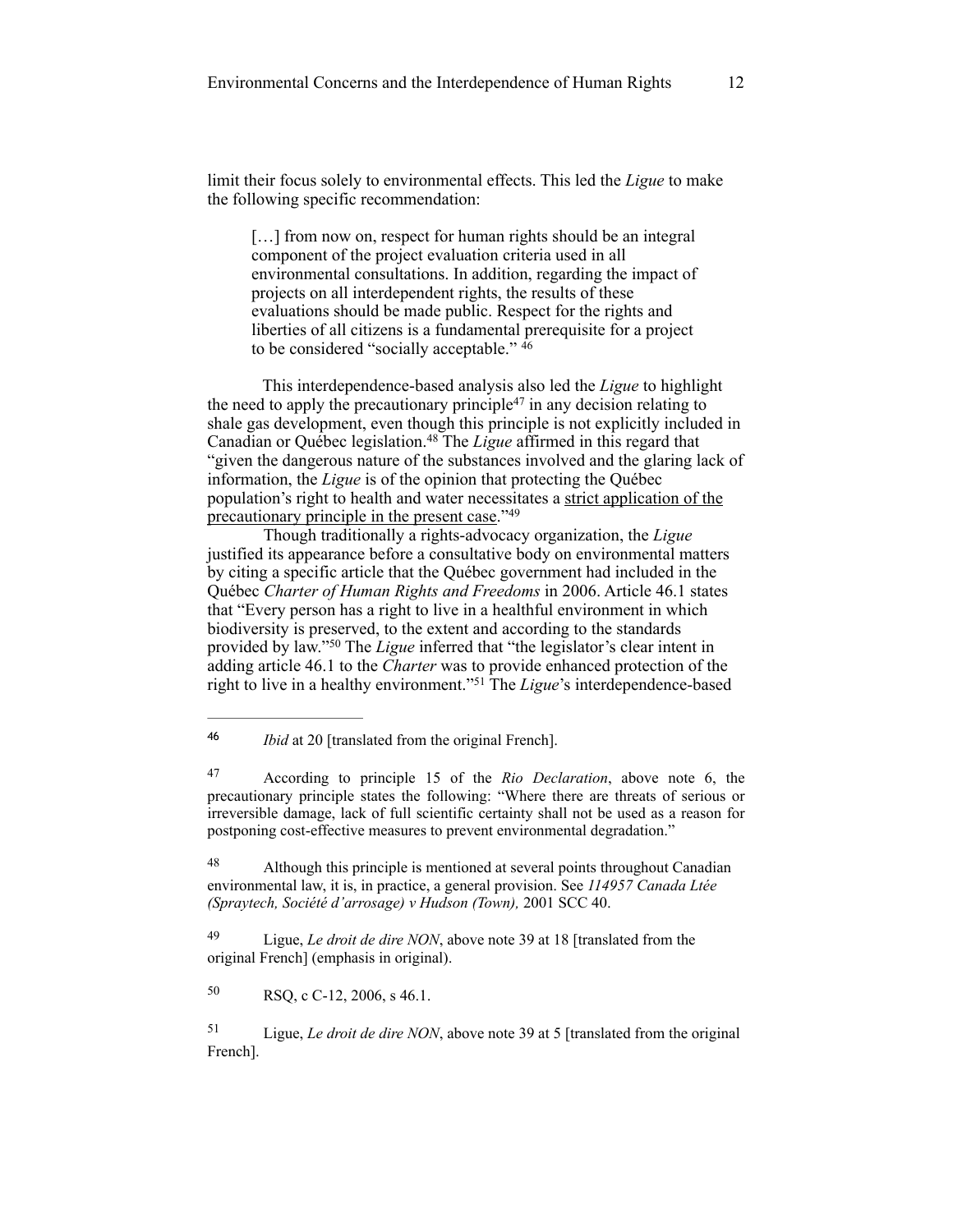analysis provided a much more precise understanding of the impact that the environmental aspects of development decisions have on rights.

## **3) The Right to Say NO: Report by the Ligue des droits et libertés du Québec**

When it appeared before the *BAPE*, the *Ligue* outlined its involvement in terms of the rights potentially violated by shale gas development. On a more fundamental level, the *Ligue* also focused on the right of peoples to selfdetermination, set out in the first article of the two *Covenants*. This explains the title of the *Ligue*'s report: *Le droit de dire NON* [The Right to Say NO]. The *Ligue* chose this particular focus because, throughout the many environmental cases that have sparked controversy in Québec in the past decade, the ability of affected communities to make their own development choices has been the fundamental issue at stake. The result has been "an increasing breakdown in trust between the population and its government in matters of resource exploitation, development projects, and the protection of the environment and of their communities."<sup>52</sup> The *Ligue* stressed in its report that "the fresh perspective we bring to these proceedings is that of respect for all human rights, be they civil and political rights that call for collective decision-making processes or the economic, social and cultural rights that are affected by the decisions made."53

The *Ligue* also highlighted Québec society's collective responsibilities to future generations:

Recall that rights are inherent, interdependent and universal, as emphasized at the 1993 Vienna Conference.<sup>54</sup> In other words, they apply to all human beings in the present and to those not yet born.

To that effect, Québec society must consider two specific obligations in its decision on shale gas exploration and development.

First, we are obligated to safeguard options for future generations. This means that Québec's genuine energy needs must be taken into account in decisions on whether or not to develop shale gas resources. If we do not have such a need, it is our duty to leave this non-renewable resource for generations to come.

Second, it is our collective duty to protect the basic lifesustaining ecosystem so that future generations can also enjoy

*Ibid* [translated from the original French]. <sup>52</sup>

*Ibid* at 6 [translated from the original French].

<sup>&</sup>lt;sup>54</sup> World Conference, *Vienna Declaration*, above note 2, art 5: "All human rights are universal, indivisible and interdependent and interrelated."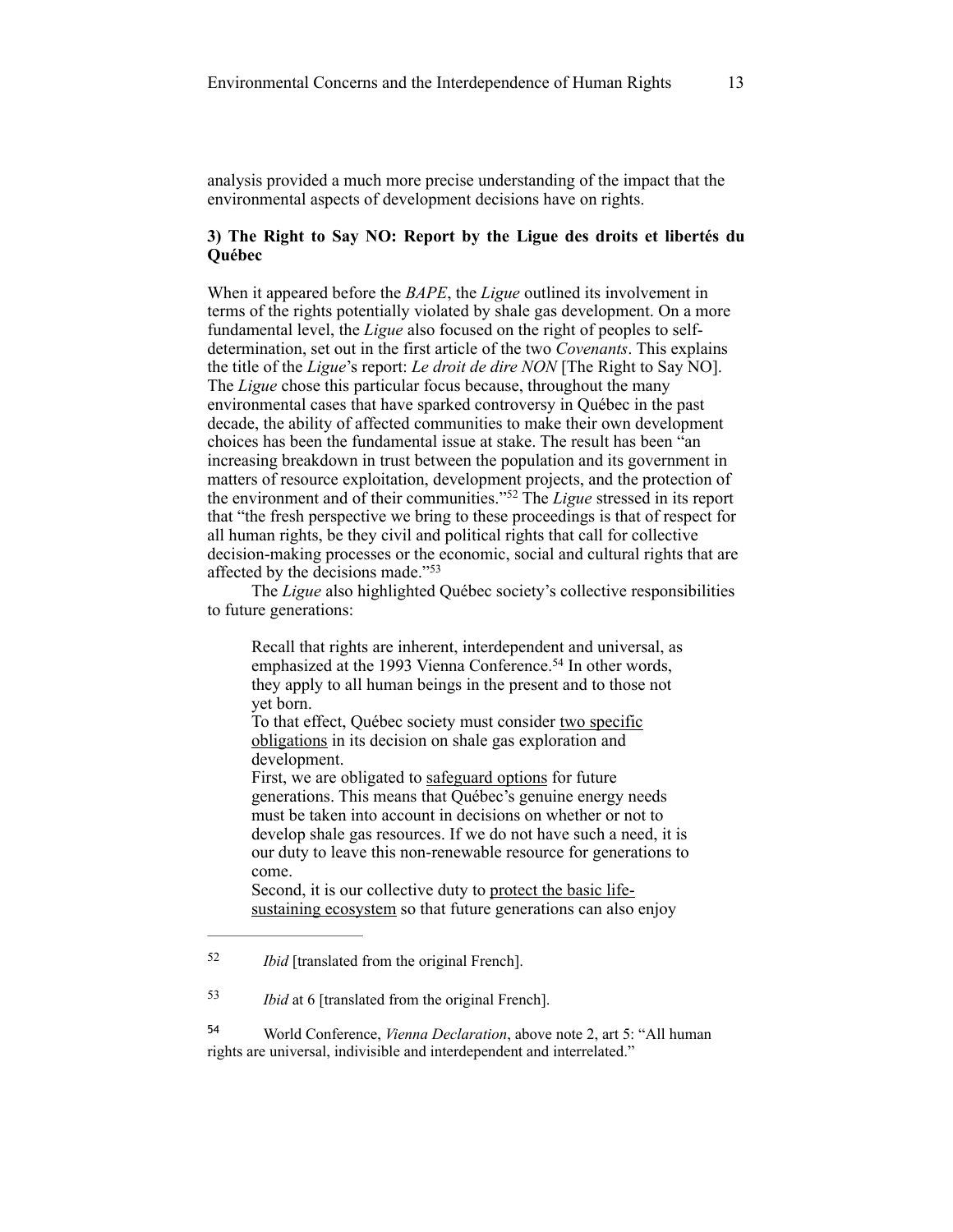conditions conducive to living with dignity. Our first task is to protect potential sources of potable water, and not only those that are known and currently in use. Indeed, we are aware that there are water resources underground, some at great depth, whose characteristics and properties are still unknown. Given our current level of knowledge, the precautionary principle must prevail if we are to protect our resources, especially those that are most vital to life.55

Through its involvement in the Québec shale gas debate, the *Ligue*  fostered a new way of thinking about development by suggesting that citizens have the right to oppose development projects that are proposed to them. This opened the door to new alliances not only with environmental groups but also with groups focused on economic issues, and provided a fresh perspective that needed to be expanded upon and circulated as widely as possible.

The *Ligue*'s work certainly appears to have staying power. As a result of its participation in the SLAPP issue and then in the shale gas debate, longlasting partnerships seem to have been forged. The *Ligue's* joint work with the *RQGE* now extends to procedural protections — with significant investments from both organizations into SLAPP-related awareness campaigns. It also extends to democratic rights more broadly, and includes developing a deeper understanding of environmental issues as human rights issues. In particular, the two organizations held a colloquium on the latter topic in February 2012 to broaden their alliances with other sectors. Indeed, if all rights are interdependent, then this interdependence must also encompass socioeconomic and ecological issues, and the strategies needed to address them.

The *Ligue*'s strategy in the shale gas debate was not entirely new: it had already generated and fuelled discussion in Québec on social issues in terms of rights and rights interdependence. Extending this strategy to environmental issues, however, was unprecedented in Québec, and may in future foster new alliances with other sectors by providing a common analytical framework, despite the breadth and diversity of their respective objectives.

# **D. A Broader Understanding of Rights Interdependence: Future Directions?**

The final brief discussion is intended to suggest avenues that might be worth exploring to deepen our understanding of the interdependence of rights and the implications of that interdependence, and thereby advance political struggles.

<sup>&</sup>lt;sup>55</sup> Ligue, *Le droit de dire NON*, above note 39 at 18 [translated from the original French] (emphasis in original).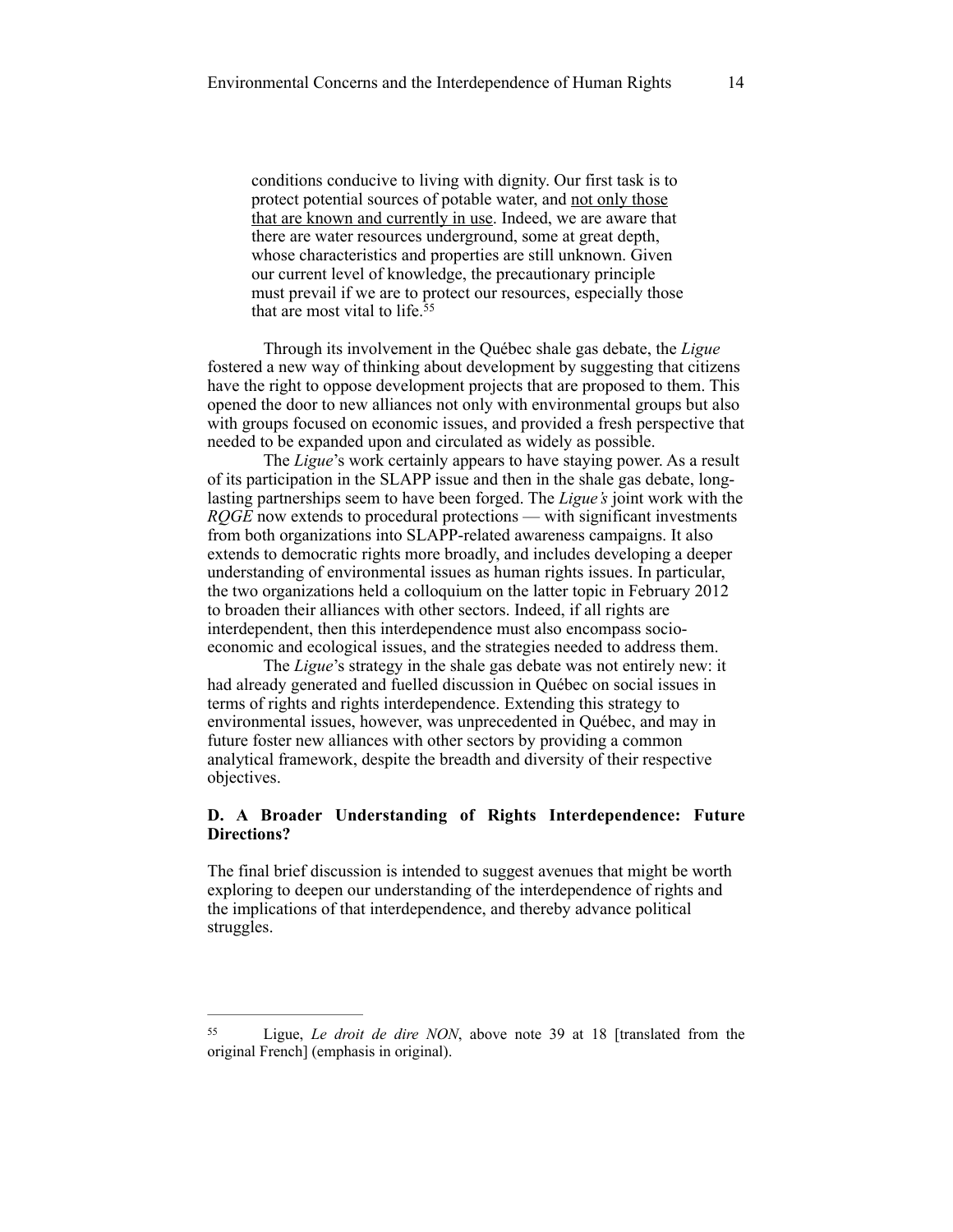# **1) Defending Civil and Political Rights Instead of Balancing Competing Interests**

As a general rule, all social issues inherently create power struggles in which the parties involved make use of all the resources available to them. As suggested above, SLAPPs are no exception. Framing such issues within the context of rights and freedoms, however, would allow us to understand and present them not as conflicts between competing interests, but rather as violations of common standards, and therefore as violations of the foundations of our social order. This change in perspective would provide citizens with a legitimate platform that would make it more difficult for the government to ignore them. Opinions may differ as to whether it is acceptable, within a democratic society, for different individuals or groups to have an unequal ability to defend their interests, based on their financial or other means. But one thing is clear: the use of court proceedings to silence dissent and to prevent a right from being exercised is an abuse of justice. When this tactic is assessed in light of its impact on rights and freedoms, rather than as an issue of competing interests, it inevitably loses some of its legal force and legitimacy.

Applying an interdependence analysis to the strategies used by economic interests or other powerful players allows us to identify and illustrate the consequences of neglecting to consider rights as interdependent — the alternative is an inherently restrictive perspective on rights. Viewing rights as interdependent also enables us to bring the focus back to the central and cross-disciplinary nature of the principle of equality. Interdependence concerns not only the fulfillment of rights, but also their violation, and only public participation can offset the inequality of means and restore the conditions needed for all rights to be fulfilled.

# **2) Environmental Issues and the Right of Peoples to Freely Determine Their Own Development**

As with social issues, environmental issues are often understood merely as competing interests and conflicting priorities. Compromises must be made, sides must be chosen, and pros and cons must be weighed. Sometimes the solution presented is a simple cost/benefit analysis. Adopting the perspective of rights interdependence constitutes a departure from utilitarian philosophy. It becomes a question of abiding by societal norms. And so, as in the shale gas case discussed above, integrating a rights-impact component into environmental impact studies could make it possible, in the future, to give more weight and validity to non-economic criteria. It could also help the *BAPE* to escape from the rut in which it has been trapped for several years because of its strict focus on balancing interests, which has gradually led it to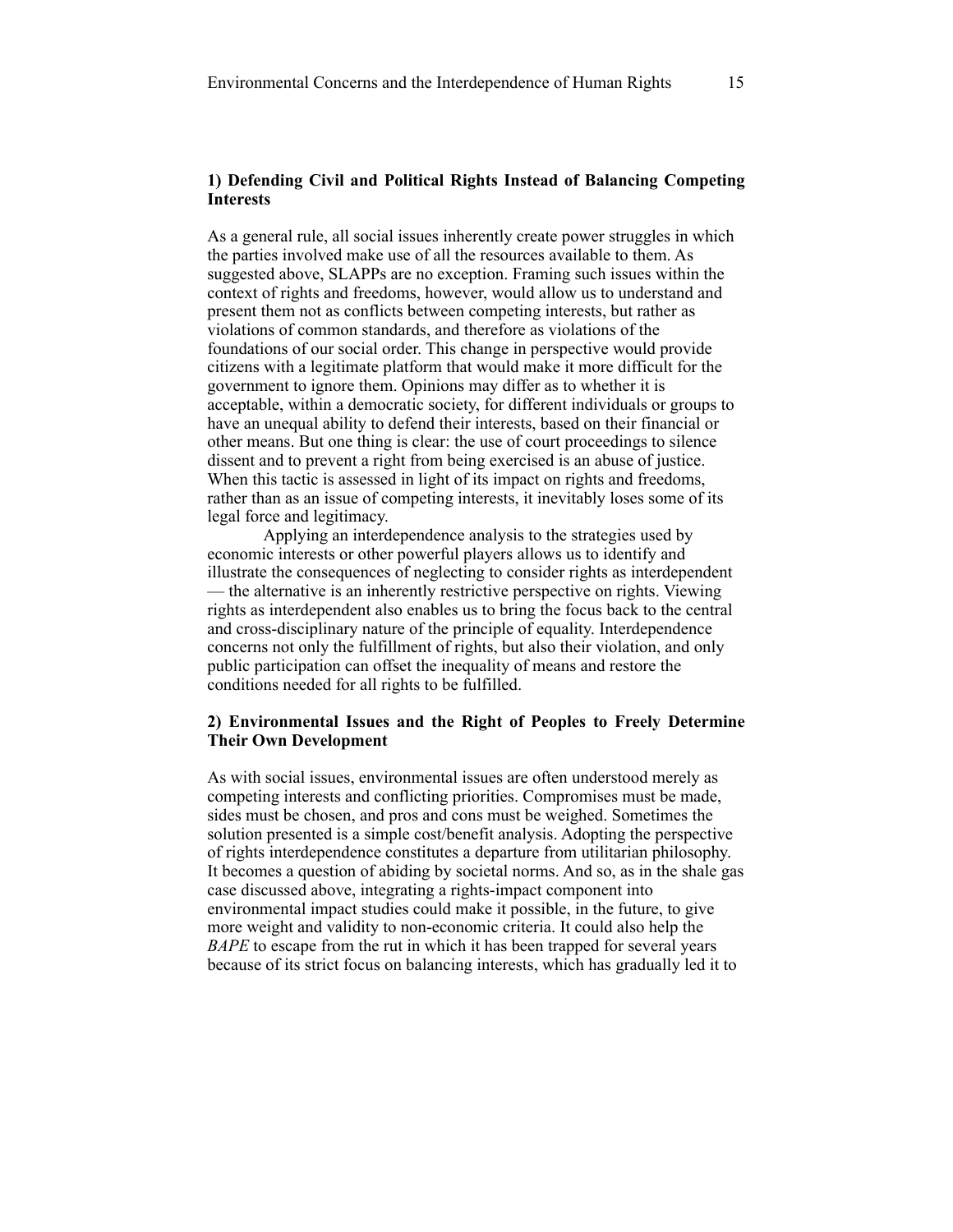exclude the option of rejecting proposed projects.<sup>56</sup> What is more, this interdependence approach could potentially form the basis for a renewed understanding of the links between rights and democracy.

In light of the foregoing analysis, both the right of peoples to selfdetermination and the right of peoples to freely determine their own development take on a new dimension that paves the way for developing clear standards for our fundamental social principles. Phrases such as "selfdetermination" and "freely determine" presuppose the ability to freely exercise all civil and political rights. For that reason, development directions cannot be predetermined and set in stone. Respect for economic, social and cultural rights thus becomes a deciding factor in development choices and provides a common standard for guiding debate on the topic.

Reinterpreting the right of peoples to self-determination would provide an alternative perspective on the infamous "democratic deficit" and would allow us to rethink democratic requirements in ways that are more compatible than traditional approaches with how our society is developing. This, in turn, could bring a new, deeper meaning to "the right to participate in public affairs," which is an essential component of implementing Article 28 of the *Universal Declaration of Human Rights.*

#### **E. In Closing: Rights Interdependence in a Globalized World**

At the beginning of this paper, the term "global systemic crisis" was chosen deliberately, because the label applied to a situation has a significant influence on how it will be addressed. Despite the strategic advantage of a global outlook, it must be noted that the dominant tendency in the past few decades has been for different groups and movements to focus on their own sectorspecific issues. The *Ligue*'s approach in the shale gas debate shows the strategic advantage of a more comprehensive perspective, one that takes into account the many layers of complexity present.

The strategy discussed herein will not necessarily generate significant legal change; at the end of the day, however, political choices and decisions, as well as the implementation of public policies, are indeed the forces that enable rights to be exercised effectively. This political dimension will be a key factor in our collective ability to address global environmental issues in order to achieve a greater measure of justice for both environmental and human rights.

Linking social and human rights issues to environmental concerns creates the possibility of moving beyond a restrictive and individualistic interpretation and broadening our understanding of the interdependence of all rights. As previously stated, this link is implicit in Article 28 of the *Universal Declaration of Human Rights*; making it explicit will force those in political

Nicole Desroches, "Plus insidieux que la corruption et la collusion : la 56 mainmise sur les prises de décisions" (In French only) (7 January 2013), online: GaïaPresse http://gaiapresse.ca.